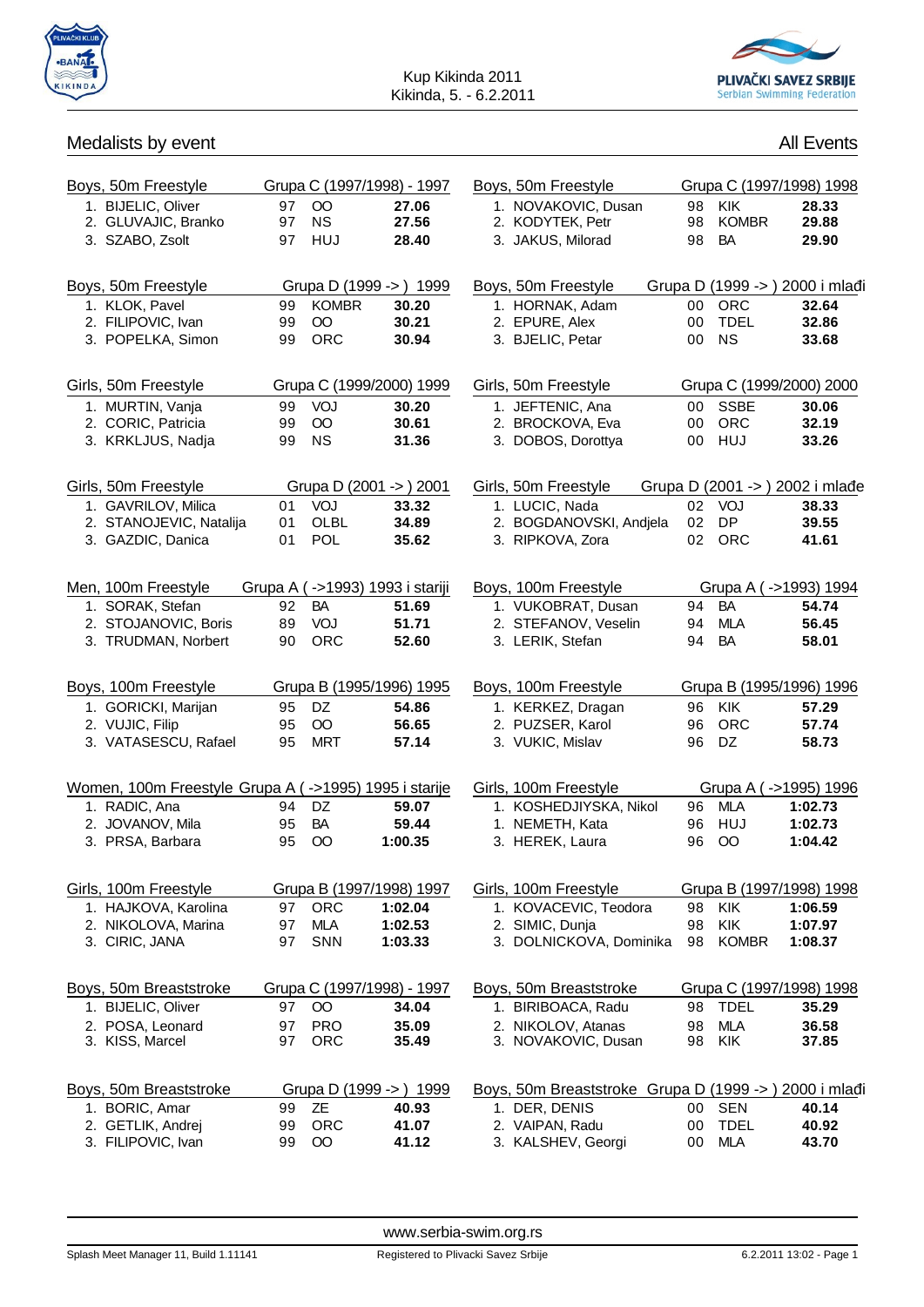



| Girls, 50m Breaststroke                                |                       | Grupa C (1999/2000) 1999            | Girls, 50m Breaststroke                                 |    |              | Grupa C (1999/2000) 2000            |
|--------------------------------------------------------|-----------------------|-------------------------------------|---------------------------------------------------------|----|--------------|-------------------------------------|
| 1. CORIC, Patricia                                     | $\overline{O}O$<br>99 | 38.42                               | 1. MEDIC, Mila                                          | 00 | <b>NS</b>    | 39.45                               |
| 2. PAIUS, Ancuta                                       | <b>HUN</b><br>99      | 40.17                               | 2. JEFTENIC, Ana                                        | 00 | <b>SSBE</b>  | 39.56                               |
| 3. KRKLJUS, Nadja                                      | <b>NS</b><br>99       | 41.18                               | 3. LUKIC, Mila                                          | 00 | <b>NS</b>    | 41.36                               |
|                                                        |                       |                                     |                                                         |    |              |                                     |
| Girls, 50m Breaststroke                                |                       | Grupa D (2001 -> ) 2001             | Girls, 50m Breaststroke Grupa D (2001 -> ) 2002 i mla e |    |              |                                     |
| 1. PITARIU, LACRAMIOARA                                | <b>HUN</b><br>01      | 44.51                               | 1. BOGDANOVSKI, Andjela                                 | 02 | <b>DP</b>    | 50.20                               |
| 2. KNEZEVIC, Lea                                       | $\overline{O}O$<br>01 | 46.32                               | 2. RIPKOVA, Zora                                        | 02 | <b>ORC</b>   | 56.14                               |
| 3. GAVRILOV, Milica                                    | VOJ<br>01             | 47.53                               | 3. LUCIC, Nada                                          |    | 02 VOJ       | 56.52                               |
|                                                        |                       |                                     |                                                         |    |              |                                     |
| Men, 100m Breaststroke Grupa A (->1993) 1993 i stariji |                       |                                     | Boys, 100m Breaststroke                                 |    |              | Grupa A (->1993) 1994               |
| 1. STOJANOVIC, Boris                                   | VOJ<br>89             | 1:08.54                             | 1. STEFANOV, Veselin                                    | 94 | <b>MLA</b>   | 1:10.69                             |
| 2. GERL, Adrian                                        | DZ<br>93              | 1:08.55                             | 2. LERIK, Stefan                                        | 94 | <b>BA</b>    | 1:10.83                             |
| 3. SORAK, Stefan                                       | 92<br><b>BA</b>       | 1:08.80                             | 3. TONOV, Jordan                                        | 94 | <b>MLA</b>   | 1:21.21                             |
|                                                        |                       |                                     |                                                         |    |              |                                     |
| Boys, 100m Breaststroke                                |                       | Grupa B (1995/1996) 1995            | Boys, 100m Breaststroke                                 |    |              | Grupa B (1995/1996) 1996            |
| 1. GORICKI, Marijan                                    | DZ<br>95              | 1:06.37                             | 1. DJURIC, Srdjan                                       | 96 | PRO          | 1:10.48                             |
| 2. FAZIK, Pavol                                        | <b>ORC</b><br>95      | 1:07.36                             | 2. BOGOJEVIC, Jovan                                     | 96 | KIK          | 1:16.65                             |
| 3. TOROMANOV, Petko                                    | MLA<br>95             | 1:10.09                             | 3. PUZSER, Karol                                        | 96 | <b>ORC</b>   | 1:16.88                             |
|                                                        |                       |                                     |                                                         |    |              |                                     |
| Women, 100m Breaststroßeupa A (->1995) 1995 i starije  |                       |                                     | Girls, 100m Breaststroke                                |    |              | Grupa A (->1995) 1996               |
| 1. RADIC, Ana                                          | DZ<br>94              | 1:12.48                             | 1. NEMETH, Kata                                         |    | 96 HUJ       | 1:16.79                             |
| 2. LUBINA, Mihaela                                     | $\overline{O}O$<br>95 | 1:17.48                             | 2. BUZDUGAN, Adelina                                    | 96 | <b>HUN</b>   | 1:17.25                             |
| 3. SZALAIOVA, Bianca                                   | 95<br><b>ORC</b>      | 1:19.95                             | 3. VUJACIC, Ivana                                       | 96 | VOJ          | 1:21.60                             |
|                                                        |                       |                                     |                                                         |    |              |                                     |
| Girls, 100m Breaststroke<br>1. POPOVIC, Ivana          | VOJ<br>97             | Grupa B (1997/1998) 1997<br>1:19.90 | Girls, 100m Breaststroke<br>1. SIMIC, Dunja             | 98 | <b>KIK</b>   | Grupa B (1997/1998) 1998<br>1:25.97 |
| 2. SUCHOVA, Barbora                                    | <b>ORC</b><br>97      | 1:20.19                             | 2. NAN, Andreea                                         | 98 | <b>HUN</b>   | 1:26.75                             |
| 3. NIKOLOVA, Marina                                    | <b>MLA</b><br>97      | 1:20.89                             | 3. DOLNICKOVA, Dominika                                 | 98 | <b>KOMBR</b> | 1:29.37                             |
|                                                        |                       |                                     |                                                         |    |              |                                     |
| Boys, 100m Medley                                      |                       | Grupa C (1997/1998) - 1997          |                                                         |    |              | Grupa C (1997/1998) 1998            |
| 1. BIJELIC, Oliver                                     | $\overline{O}O$<br>97 | 1:06.28                             | Boys, 100m Medley<br>1. NOVAKOVIC, Dusan                | 98 | KIK          | 1:11.36                             |
| 2. KISS, Marcel                                        | <b>ORC</b><br>97      | 1:10.44                             | 2. BIRIBOACA, Radu                                      | 98 | <b>TDEL</b>  | 1:12.96                             |
| 3. GLUVAJIC, Branko                                    | <b>NS</b><br>97       | 1:11.15                             | 3. NIKOLOV, Atanas                                      | 98 | <b>MLA</b>   | 1:13.64                             |
|                                                        |                       |                                     |                                                         |    |              |                                     |
| Boys, 100m Medley                                      |                       | Grupa D (1999 -> ) 1999             | Boys, 100m Medley                                       |    |              | Grupa D (1999 -> ) 2000 i mla i     |
| 1. FILIPOVIC, Ivan                                     | 99<br>$\overline{O}O$ | 1:15.07                             | 1. VUCKOVIC, LUKA                                       | 00 | <b>VRB</b>   | 1:22.85                             |
| 2. KLOK, Pavel                                         | <b>KOMBR</b><br>99    | 1:16.83                             | 2. BJELIC, Petar                                        | 00 | <b>NS</b>    | 1:24.99                             |
| 3. POPELKA, Simon                                      | <b>ORC</b><br>99      | 1:18.20                             | 3. HORNAK, Adam                                         | 00 | ORC          | 1:25.44                             |
|                                                        |                       |                                     |                                                         |    |              |                                     |
| Girls, 100m Medley                                     |                       | Grupa C (1999/2000) 1999            | Girls, 100m Medley                                      |    |              | Grupa C (1999/2000) 2000            |
| 1. MURTIN, Vanja                                       | VOJ<br>99             | 1:14.15                             | 1. JEFTENIC, Ana                                        | 00 | <b>SSBE</b>  | 1:14.79                             |
| 2. CORIC, Patricia                                     | $\overline{O}O$<br>99 | 1:14.56                             | 2. BROCKOVA, Eva                                        | 00 | ORC          | 1:22.73                             |
| 3. KRKLJUS, Nadja                                      | <b>NS</b><br>99       | 1:18.21                             | 3. PETKOVA, Diana                                       | 00 | <b>MLA</b>   | 1:23.04                             |
|                                                        |                       |                                     |                                                         |    |              |                                     |
| Girls, 100m Medley                                     |                       | Grupa D (2001 -> ) 2001             | Girls, 100m Medley                                      |    |              | Grupa D (2001 -> ) 2002 i mla e     |
| 1. GAVRILOV, Milica                                    | VOJ<br>01             | 1:25.23                             | 1. BOGDANOVSKI, Andjela                                 | 02 | DP           | 1:37.92                             |
| 2. KNEZEVIC, Lea                                       | $\overline{O}O$<br>01 | 1:26.60                             | 2. LUCIC, Nada                                          | 02 | VOJ          | 1:40.61                             |
| 3. STANOJEVIC, Natalija                                | OLBL<br>01            | 1:27.30                             | 3. RIPKOVA, Zora                                        | 02 | ORC          | 1:46.21                             |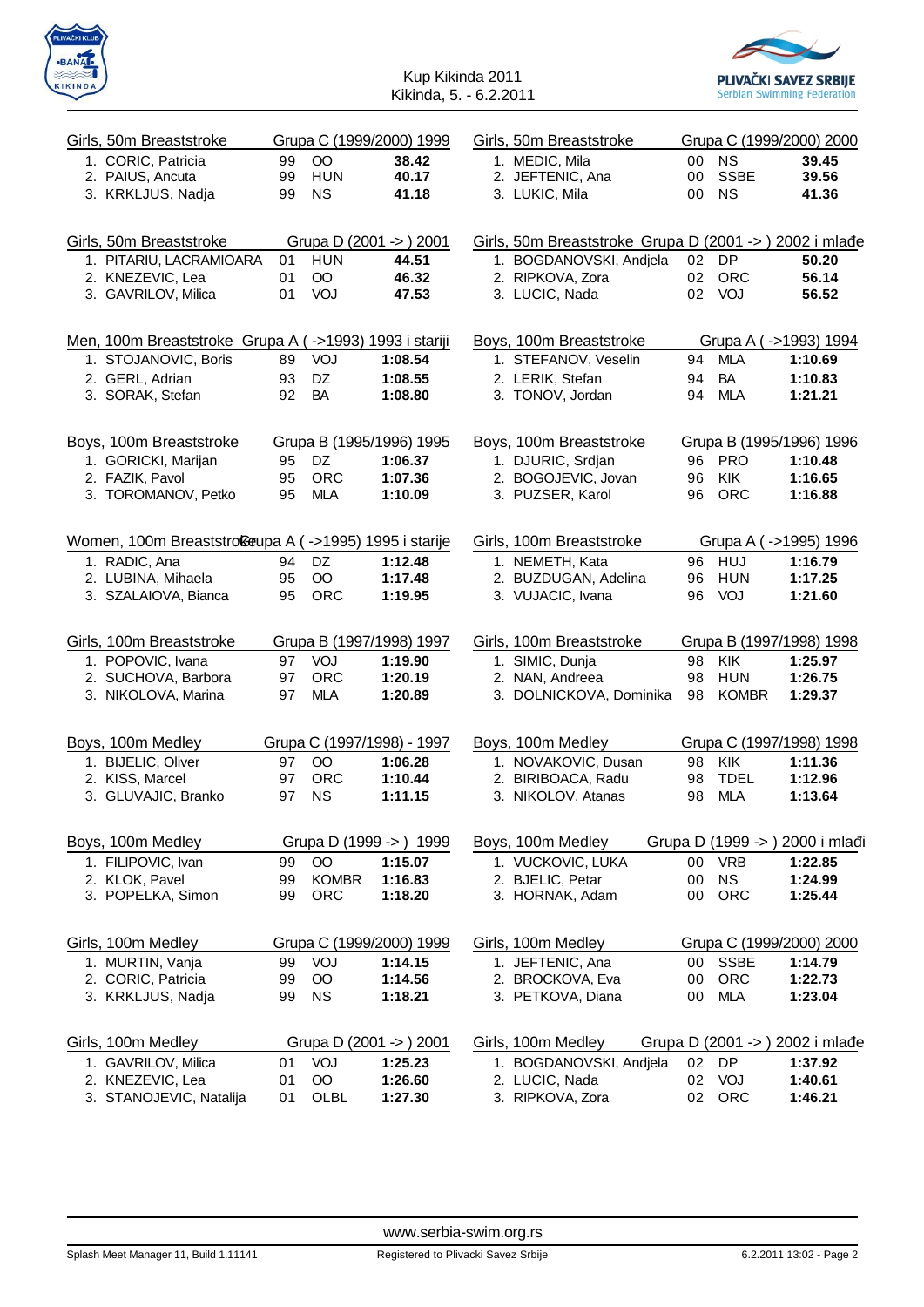



| Men, 100m Backstroke                                 |    |                 | Grupa A (->1993) 1993 i stariji  | Boys, 100m Backstroke   |    |                 | Grupa A (->1993) 1994           |
|------------------------------------------------------|----|-----------------|----------------------------------|-------------------------|----|-----------------|---------------------------------|
| 1. SORAK, Stefan                                     | 92 | BA              | 57.78                            | 1. BADERCA, Catalin     |    | 94 MRT          | 1:03.10                         |
| 2. TRUDMAN, Norbert                                  | 90 | <b>ORC</b>      | 58.13                            | 2. TONOV, Jordan        | 94 | <b>MLA</b>      | 1:05.24                         |
| 3. HADZIC, Edo                                       | 93 | DZ              | 1:00.96                          | 3. STEFANOV, Veselin    | 94 | <b>MLA</b>      | 1:06.12                         |
|                                                      |    |                 |                                  |                         |    |                 |                                 |
| Boys, 100m Backstroke                                |    |                 | Grupa B (1995/1996) 1995         | Boys, 100m Backstroke   |    |                 | Grupa B (1995/1996) 1996        |
| 1. GORICKI, Marijan                                  | 95 | DZ              | 1:02.60                          | 1. KERKEZ, Dragan       | 96 | <b>KIK</b>      | 1:03.43                         |
| 2. MESROBOVICH, Jivko                                | 95 | <b>MLA</b>      | 1:02.75                          | 2. PUZSER, Karol        | 96 | ORC             | 1:03.56                         |
| 3. VUKELIC, Bartol                                   | 95 | DZ              | 1:04.31                          | 3. LATINOVIC, Sven      | 96 | $\overline{O}O$ | 1:08.07                         |
|                                                      |    |                 |                                  |                         |    |                 |                                 |
| Women, 100m Backstrokerupa A (->1995) 1995 i starije |    |                 |                                  | Girls, 100m Backstroke  |    |                 | Grupa A (->1995) 1996           |
| 1. RADIC, Ana                                        | 94 | DZ              | 1:07.91                          | 1. COSIC, Divna         | 96 | <b>PRO</b>      | 1:06.41                         |
| 2. PRSA, Barbara                                     | 95 | $\overline{O}O$ | 1:11.81                          | 2. KOSHEDJIYSKA, Nikol  | 96 | <b>MLA</b>      | 1:11.73                         |
| 3. LAKOVIC, Vanja                                    | 95 | <b>BA</b>       | 1:12.45                          | 3. BUZDUGAN, Adelina    | 96 | HUN             | 1:13.09                         |
|                                                      |    |                 |                                  |                         |    |                 |                                 |
| Girls, 100m Backstroke                               |    |                 | Grupa B (1997/1998) 1997         | Girls, 100m Backstroke  |    |                 | Grupa B (1997/1998) 1998        |
| 1. HAJKOVA, Karolina                                 | 97 | <b>ORC</b>      | 1:07.62                          | 1. DOLNICKOVA, Dominika | 98 | <b>KOMBR</b>    | 1:15.35                         |
| 2. CIRIC, JANA                                       | 97 | SNN             | 1:10.74                          | 2. KOVACEVIC, Teodora   | 98 | KIK             | 1:16.31                         |
| 3. NIKOLOVA, Marina                                  | 97 | <b>MLA</b>      | 1:10.76                          | 3. OVUKA, Mina          | 98 | KIK             | 1:18.68                         |
|                                                      |    |                 |                                  |                         |    |                 |                                 |
| Boys, 50m Backstroke                                 |    |                 | Grupa C (1997/1998) - 1997       | Boys, 50m Backstroke    |    |                 | Grupa C (1997/1998) 1998        |
| 1. BIJELIC, Oliver                                   | 97 | $\overline{O}O$ | 31.47                            | 1. NOVAKOVIC, Dusan     | 98 | KIK             | 32.27                           |
| 2. GLUVAJIC, Branko                                  | 97 | <b>NS</b>       | 31.79                            | 2. NIKOLOV, Atanas      | 98 | <b>MLA</b>      | 34.39                           |
| 3. KISS, Marcel                                      | 97 | <b>ORC</b>      | 32.26                            | 3. BIRIBOACA, Radu      | 98 | <b>TDEL</b>     | 35.27                           |
|                                                      |    |                 |                                  |                         |    |                 |                                 |
| Boys, 50m Backstroke                                 |    |                 | Grupa D (1999 -> ) 1999          | Boys, 50m Backstroke    |    |                 | Grupa D (1999 -> ) 2000 i mla i |
| 1. FILIPOVIC, Ivan                                   | 99 | OO.             | 35.11                            | 1. HORNAK, Adam         | 00 | <b>ORC</b>      | 36.47                           |
| 2. KLOK, Pavel                                       | 99 | <b>KOMBR</b>    | 35.64                            | 2. VUCKOVIC, LUKA       | 00 | <b>VRB</b>      | 36.83                           |
| 3. POPELKA, Simon                                    | 99 | <b>ORC</b>      | 35.67                            | 3. MAER, Norbert        | 00 | <b>HUN</b>      | 39.45                           |
|                                                      |    |                 |                                  | 3. MARTON, Arnold       | 01 | <b>HUN</b>      | 39.45                           |
|                                                      |    |                 |                                  |                         |    |                 |                                 |
| Girls, 50m Backstroke                                |    |                 | Grupa C (1999/2000) 1999         | Girls, 50m Backstroke   |    |                 | Grupa C (1999/2000) 2000        |
| 1. MURTIN, Vanja                                     | 99 | VOJ             | 33.56                            | 1. JEFTENIC, Ana        | 00 | <b>SSBE</b>     | 35.68                           |
| 2. CORIC, Patricia                                   | 99 | $\overline{O}O$ | 34.26                            | 2. PETKOVA, Diana       | 00 | <b>MLA</b>      | 36.12                           |
| 3. KUBALOVA, Hana                                    | 99 | <b>ORC</b>      | 36.98                            | 3. BROCKOVA, Eva        | 00 | ORC             | 36.99                           |
|                                                      |    |                 |                                  |                         |    |                 |                                 |
| Girls, 50m Backstroke                                |    |                 | Grupa D (2001 -> ) 2001          | Girls, 50m Backstroke   |    |                 | Grupa D (2001 -> ) 2002 i mla e |
| 1. STANOJEVIC, Natalija                              | 01 | OLBL            | 38.25                            | 1. SIMON, Dunja         | 02 | KIK             | 39.76                           |
| 2. GIURCA, Lucia                                     | 01 | <b>STM</b>      | 38.89                            | 2. LUCIC, Nada          | 02 | VOJ             | 44.70                           |
| 3. GAZDIC, Danica                                    | 01 | POL             | 39.17                            | 3. RIPKOVA, Zora        |    | 02 ORC          | 47.82                           |
|                                                      |    |                 |                                  |                         |    |                 |                                 |
| Men, 100m Fly                                        |    |                 |                                  |                         |    |                 |                                 |
|                                                      |    |                 | Grupa A ( ->1993) 1993 i stariji | Boys, 100m Fly          |    |                 | Grupa A (->1993) 1994           |
| 1. TRUDMAN, Norbert                                  | 90 | <b>ORC</b>      | 55.61                            | 1. VUKOBRAT, Dusan      | 94 | <b>BA</b>       | 1:00.13                         |
| 2. SORAK, Stefan                                     | 92 | <b>BA</b>       | 56.63                            | 2. STEFANOV, Veselin    | 94 | <b>MLA</b>      | 1:04.00                         |
| 3. HADZIC, Edo                                       | 93 | DZ              | 1:01.00                          | 3. GRIZOVIC, Amir       | 94 | ZE              | 1:05.16                         |
|                                                      |    |                 |                                  |                         |    |                 |                                 |
| Boys, 100m Fly                                       |    |                 | Grupa B (1995/1996) 1995         | Boys, 100m Fly          |    |                 | Grupa B (1995/1996) 1996        |
| 1. GORICKI, Marijan                                  | 95 | DZ              | 57.66                            | 1. PUZSER, Karol        | 96 | <b>ORC</b>      | 1:01.01                         |
| 2. VUJIC, Filip                                      | 95 | $\overline{O}$  | 1:01.30                          | 2. HRYCKO, Jan          | 96 | <b>ORC</b>      | 1:05.15                         |

<www.serbia-swim.org.rs>